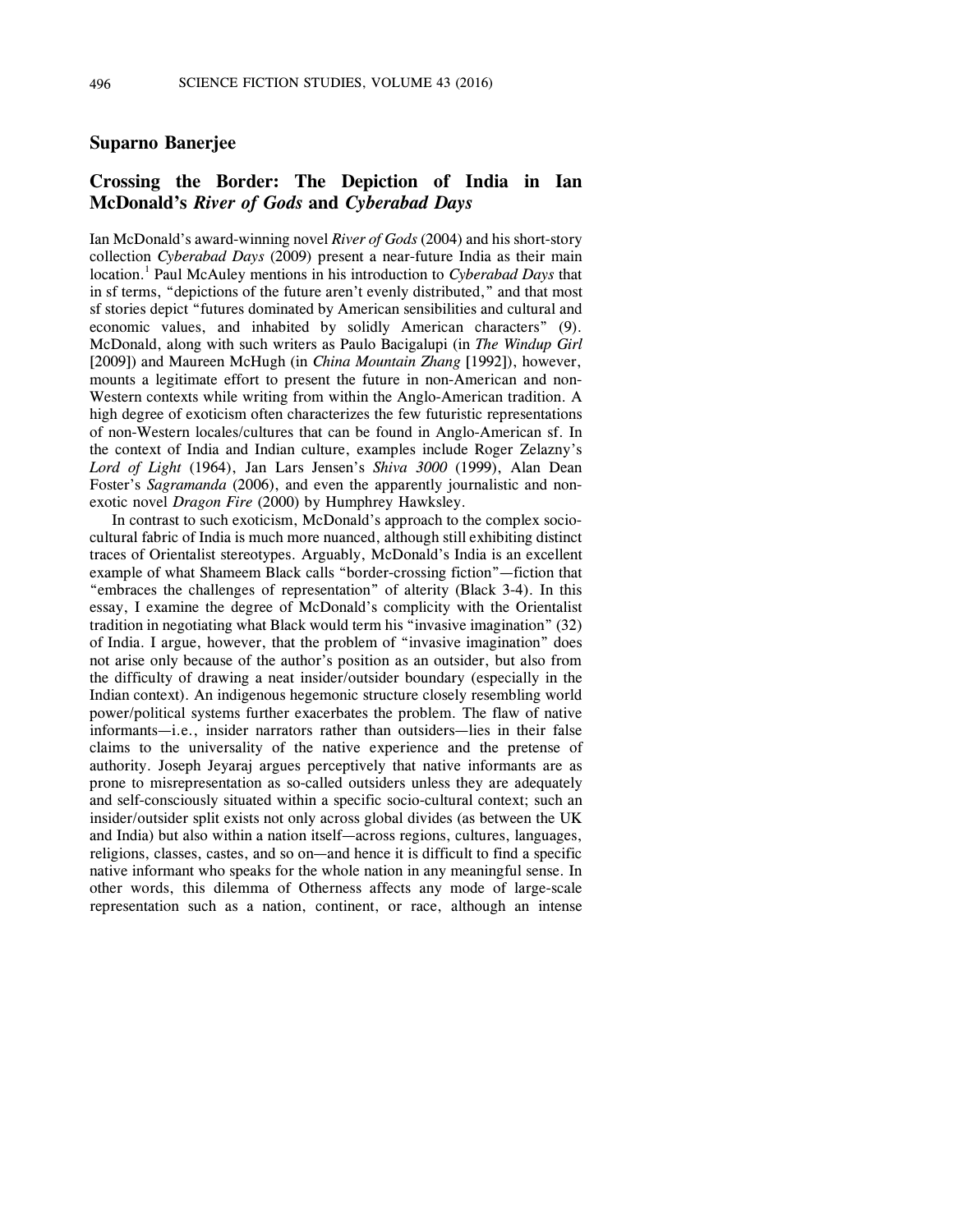engagement with the object of depiction, as Black's border-crossing fiction provides, can help resolve such a dilemma. Thus, I argue that McDonald's fiction marks an indispensable and important step in literature (sf or otherwise) written for the twenty-first-century global community. This is a step that, in spite of its evident flaws, emphasizes the necessity of going beyond the self, of imagining Others, and of acknowledging the possibilities of a future not entrenched in our current hegemonic political structures.

Several inevitable problems arise in the process of representing the cultural Other, however, especially if the author's culture and the culture depicted share a historically unequal power relationship, as appears to be the case for a British author such as McDonald and India, his object of depiction. Edward Said famously argued in his introduction to *Orientalism* (1979) that "The Orient was almost a European invention" (1); that is, representation of the East is less about presenting the truth concerning the East to the West than about constructing a version of the East that repeats the discourse of its domination by the Imperialist West.<sup>2</sup> Said further claims that in order to maintain its discursive dominance, the Occident deliberately homogenizes, misrepresents, and devalues the Orient (3). Pramod K. Nayar's study of British literature about India between 1600 and 1920 confirms many of Said's arguments. According to Nayar, early Westerners depicted India as a land of plenty, of novelty, and of difficulty, a land vast in expanse as well as varied in culture and inhabitants, but ultimately a land to be conquered by the British.<sup>3</sup> Daniel Herwitz very eloquently describes this Orientalist impulse:

India could hardly be conceptualized by such persons [Westerners] as a place where ruins ring of transience, for nothing in India was in the end ever ruined. India was rather an exotic flower whose every petal, every building and every place was timelessly existent as a piece of the past replayed forever, as a living monument. No need for nostalgia here, for the painter, traveler or poet had arrived at a world where nothing dies, where everything stays the same because nothing is ever new. (220)

Clearly, exoticism and discursive control have been a dominant tendency of Western narratives about India. Thus, a postcolonial reading of any Western representation of the country can only begin with an assessment of the text's representational ethics and aesthetics.

Such an examination becomes imperative in light of the already established mode of Anglo-American sf that repeatedly presents India and Indian culture in the Orientalist vein. While authors such Jensen and Zelazny, for instance, repeat mythical motifs from the Indian past to heighten the effect of timelessness, Foster's exoticism offers sex, tantra, and man-eating tigers without directly referring back to the past or showing the least bit of understanding of modern India. These portrayals blatantly engage in false representation: Jensen's *Shiva 3000* transports India into the spatio-temporal limbo described by Herwitz through a complete lack of historical, geographical, and cultural specificities; Zelazny's *Lord of Light* replays the historical struggle between Buddhism and Hinduism of sixth-to-third-century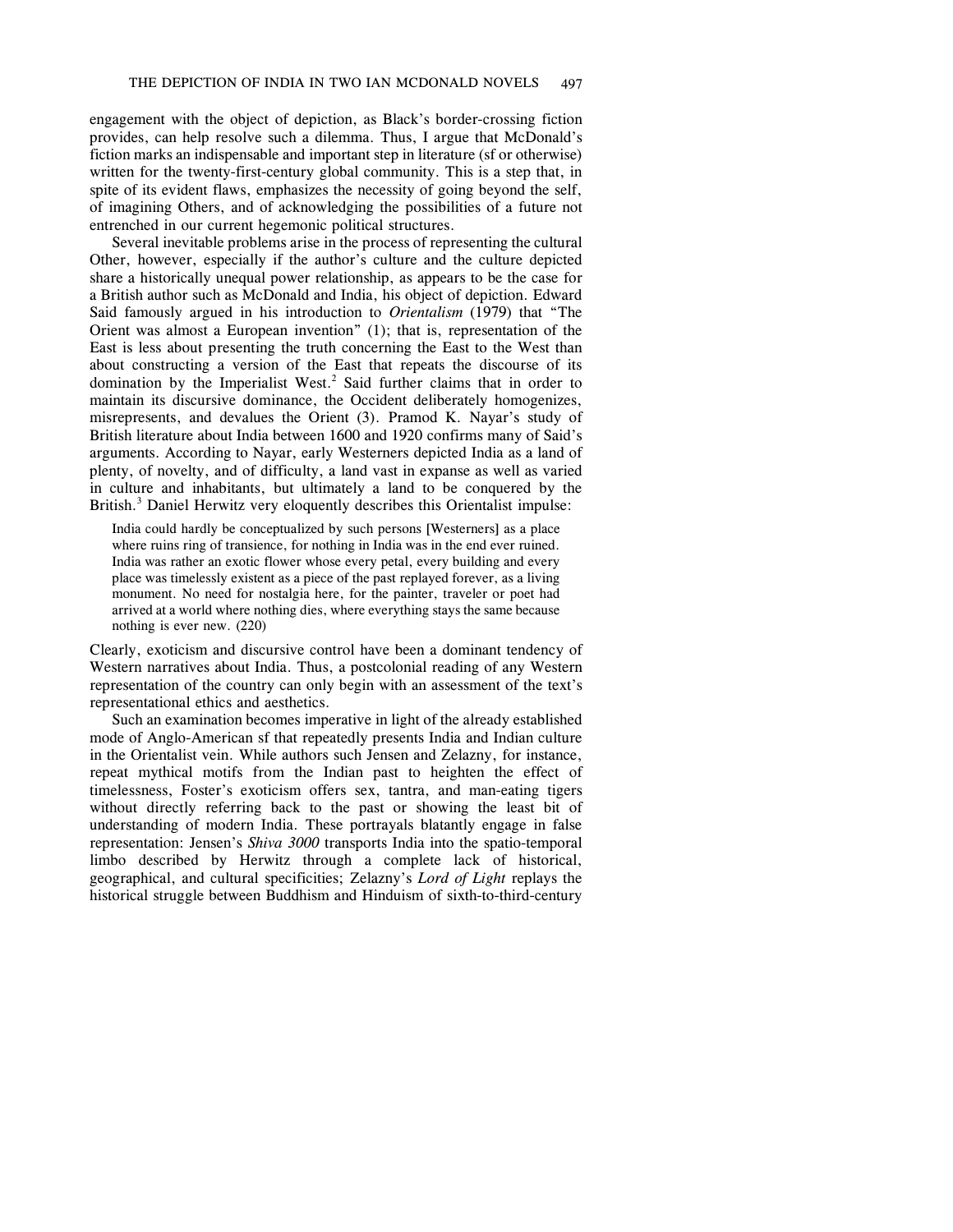BCE India, but on a distant planet, and reinterprets Hindu mythology in a futuristic context, the ideological effect of which is not very different from Jensen's book; and Foster's *Sagramanda*, although situated in a spatiotemporally specific Kolkata, fantasizes about a white female tantric assassin searching for human sacrifices and about people being eaten by tigers or maneating women (called "admi khana," Foster's failed attempt at Hindi).<sup>4</sup> These portrayals undoubtedly continue the past practices of exoticism into the realms of the future, illustrating how most Western sf dealing with India (and probably with the non-West in general) is more interested in using the location/culture as an estranging device sufficiently alternative to the West than as an actual living culture progressing towards a rationally believable future. All such contemporary futuristic representations consequently sit neatly beside older Orientalist works.

The concept of Orientalism itself, however, is more complex than its blanket condemnation apparently suggests. Peter Heehs argues that not all forms of Orientalism are derogatory or part of a hegemonic discourse of the Occident. He even points out that it is not only outsiders who practice Orientalism; such discourses, as is the case in India, can also be used as strategies of nationalist self-assertion by insiders. He argues against Said's lumping together of all the different strands of Orientalism under one negative banner. Heehs discerns six different attitudes in scholars of Eastern cultures, especially among Indologists, and indicates that not all of these are negative. Under colonial Orientalism he lists "Patronizing/Patronized Orientalism," "Romantic Orientalism," and "Nationalist Orientalism," and under postcolonial Orientalism he includes "Critical Orientalism," "Reductive Orientalism," and "Reactionary Orientalism" (171-6). Heehs associates the first type with British colonizers and their understanding of Hindu culture: here political power equations determine the relationship between the patronizing and patronized cultures. "Romantic Orientalism," which involves a positive fascination for Indian culture, is free of such a direct power equation. "Nationalist Orientalism" presents ancient Oriental knowledge as essentially superior to Western knowledge and, thus, as a path of national salvation. In the postcolonial category, "Critical Orientalism" frames the study of Indian history within Western theoretical apparatuses, thus falling into Western ideological traps. "Reductive Orientalism" is, according to Heehs, the Saidian mode: by speaking for the Orient, this type of discourse actually takes agency away from the East. Heehs argues that Said's own discourse fits into this category. Lastly, "Reactionary Orientalism" describes the stance of many present-day Hindu Nationalists who desire to restore India to its ancient glory by correcting the historical distortions inflicted by the Muslim and European invaders over the last one thousand years.

Anglo-American sf generally displays a mixture of these different Orientalist stances toward India: the apparent fascination of romantic Orientalism is undercut by the degrading effects of reductive Orientalism. Romantic Orientalism, which Heehs associates mostly with nineteenth-century German scholarship on Indian history and philosophy, often has a positive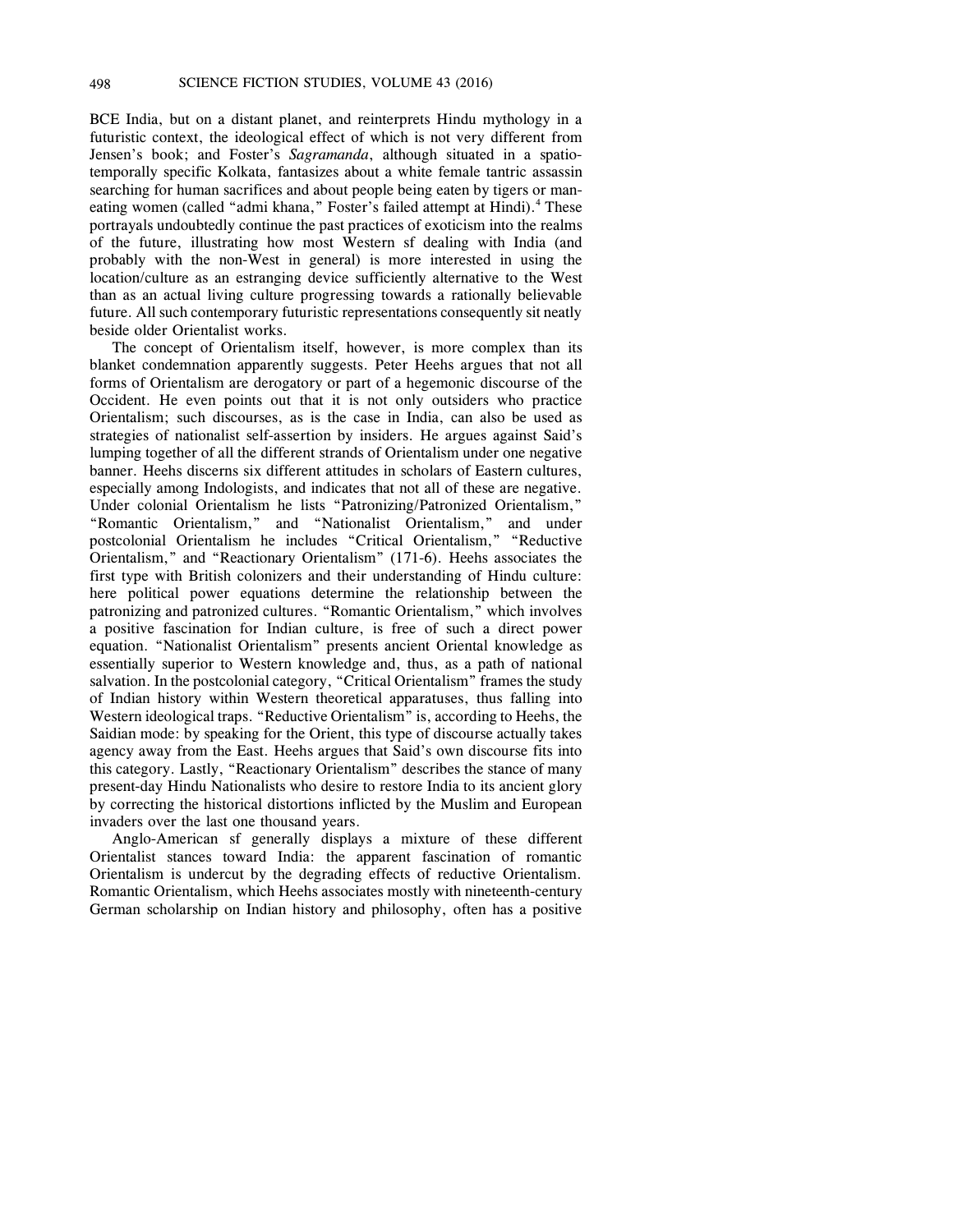connotation. This position, Heehs claims, does not have any direct colonial ramifications, as Germany did not have any political or economic stake in India. Romantic Orientalism, however, tends to present India as an antiquarian culture that has lost touch with the modern world. Consequently, such an attitude, although not necessarily degrading India, creates a false picture—an invented exoticism rather than an extrapolation from reality.

Most of the problems in engaging with the cultural Other in McDonald's India stem from his affinity with romantic Orientalism, especially in his texts' fascination with the complexity of social dynamics and the Hindu mythical vision, although on rare occasions the effect approaches that of reductive Orientalism. McDonald's knowledge of India is much deeper than that of his fellow writers, and he does not primarily choose the location as a storytelling/estranging device. His interest is evident not because most of the action in *River of Gods* and all the action in *Cyberabad Days* is set in India, but because McDonald treats India as an important geopolitical entity of the twenty-first century with concrete cultural and spatiotemporal realities. McDonald's version of India in 2047 (the temporal setting for both books) is a chaotic coexistence of high-tech cybernetic civilization and an age-old religio-mythological tradition. It is a place where the scientific and the supernatural can coexist—continually reinventing and being reinvented by each other. Yet this merging of the scientific and the mythical, which provides so much of the rich texture in these books, also makes them vulnerable to the impulses of exoticism.

Both *River of Gods* and *Cyberabad Days* reflect traces of romantic Orientalism in the basic structure of their narratives. The Hindu cosmological framework that both works exploit is the central element here: both works function within a naturalistic universe that shows a close affinity to the cyclical concept of time in the Hindu tradition and that is often described through Hindu religious metaphors, while nevertheless operating within the known laws of physics The most conspicuous of the religious metaphors is probably the "Jyotirlinga," the column of cosmic light that appears as a portal between two universes and allows for cybernetic communication, while also having severe destructive effects. The almost literal use of this term, associated with Lord Shiva, the destroyer of universes, barely stops short of openly validating the Hindu cosmic system. Similarly, the last story of *Cyberabad Days*, "Vishnu at the Cat Circus"(2009), refers to the same mythological system created by *River of Gods* while telling the story of a "Brahmin" child, one of the genetically enhanced new elite of the nation that continues the biologically inherited social status of the ancient caste system—a perennial Orientalist critique of Indian culture. Although in the strictest sense, McDonald situates such religious discourses in a scientific context ("indigenized," as Jessica Langer puts it), his over-dependence on such mythological imagery situates him alongside traditional Western discourses on India that have typically emphasized its religious and spiritual dimensions more than its material and scientific achievements.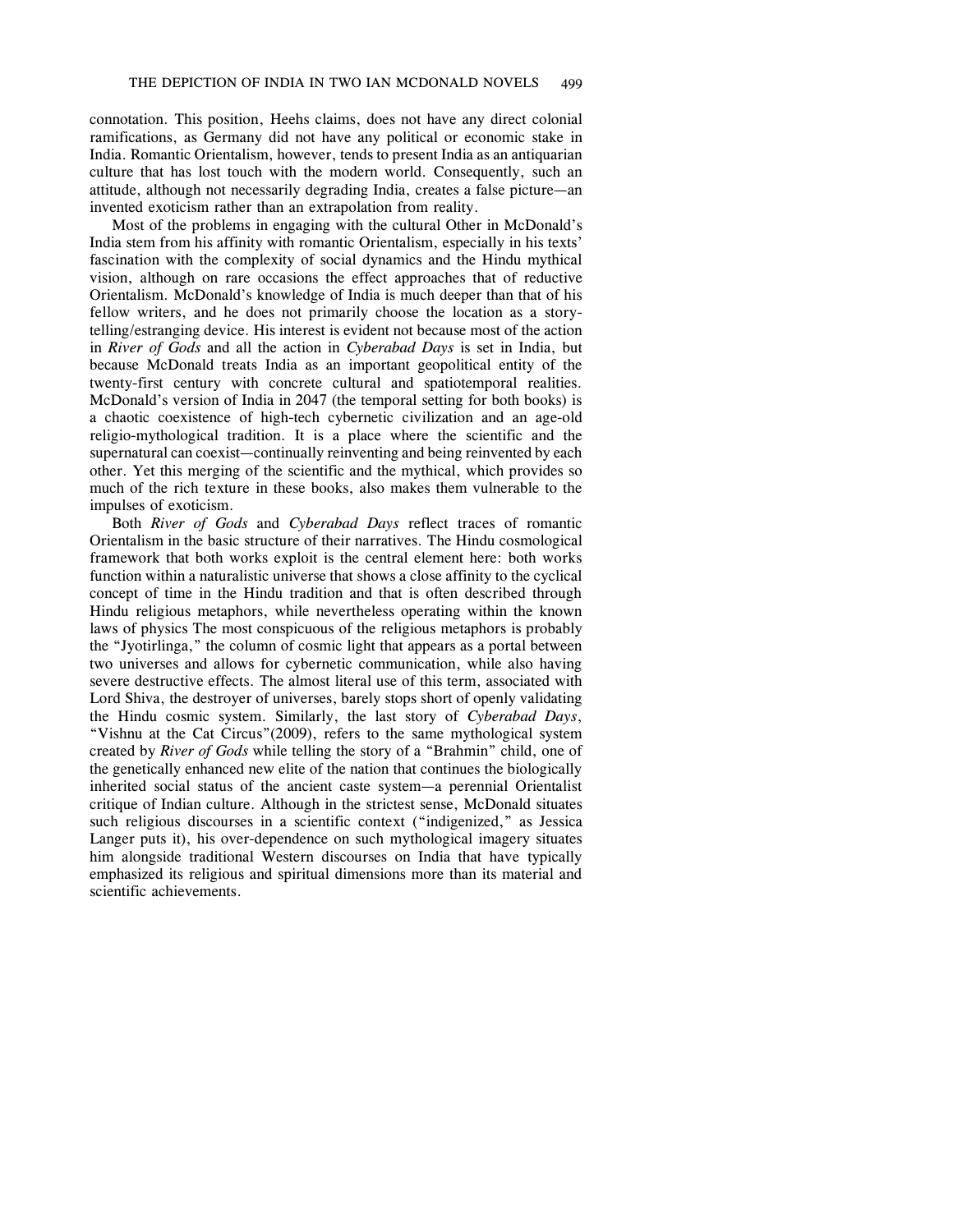In a related move, McDonald's juxtaposition of myth and religiosity with technoscience seems to draw equivalences between two very different epistemological modes. This approach is most visible in the naming of the parts of *River of Gods*—"Ganga Mata," "Sat Chid Ekam Brahma," "Kalki," "Tandava Nritya," and "Jyotirlinga." These titles suggest the divine flow of Hindu cosmology. Ganga, the divine river (the "river of gods" of the title of the novel), signifies this flow. "Sat Chid Ekam Brahma," which in Sanskrit literally means "true consciousness is one with the universe," may signify the beginning of consciousness, while "Kalki" implies the last age of humanity. These titles can also be read as referring to Brahma the creator (the phrase in the first title is a part of the Brahma mantra) and to Vishnu the sustainer (Kalki is the tenth and last avatar of Vishnu). The last two parts, "Tandava Nritya" and "Jyotirlinga," refer to Shiva the destroyer. While "Tandava Nritya" (dance of destruction and creation) may refer to annihilation, "Jyotirlinga" (literally "the phallus of energy") supplies the cosmic phallic imagery that may signify a new beginning. These religio-mythical ingredients create a subtext in which the divine and the scientific seem to come together.

The discourse of faith is beyond rational explanation, however; faith does not operate using the same paradigms as science, especially traditional Western science. McDonald's attempt to relate faith and science reflects the typical Western habit of seeing the world through the lens of rationalism and science, and validating all other forms of knowledge through scientific associations.<sup>5</sup> When such associations fail to explain the nature of the phenomena operating outside scientific paradigms, the Western vision becomes occluded and overwhelmed: this is a kind of romantic Orientalism.

Such a need for understanding the Other probably explains the presence of Western interlocutors in *River of Gods*. Their strategic placements in the novel suggest the author's need for intermediaries who will render the unfamiliar cultural practices of India more recognizable to Western audiences, and perhaps also to McDonald himself. The most important of these interlocutors are the American scientists Lisa Durnau and Thomas Lull, who mediate the action of the novel and in a sense set everything in motion by creating the self-evolving artificial intelligence or AI of "Alterre," software that simulates the geological and biological evolution of Earth. Moreover, in almost every stream of the tangled narrative a Westerner functions as a link to the larger action. In Tal and Saheen Badur Khan's stream, Swedish-Afghan Najia, who works for an Australian newspaper, plays the role, while Mariana does the same in Vishram's stream; Western-educated Vishram is also a link between the East and the West. Although Shiv's and Mr. Nandha's stories are apparently free of any such presence, these characters are both minions of global capitalism, consuming Western products and enforcing legal or illegal orders demanded by the system.

As with the Hindu mytho-religious structure that often necessitates the use of fictional mediators in *River of Gods*, fantastic legends of India frame most of the stories in *Cyberabad Days*. In this way McDonald does not differ much from his colleagues and predecessors.<sup>6</sup> Neither *River of Gods* nor most of the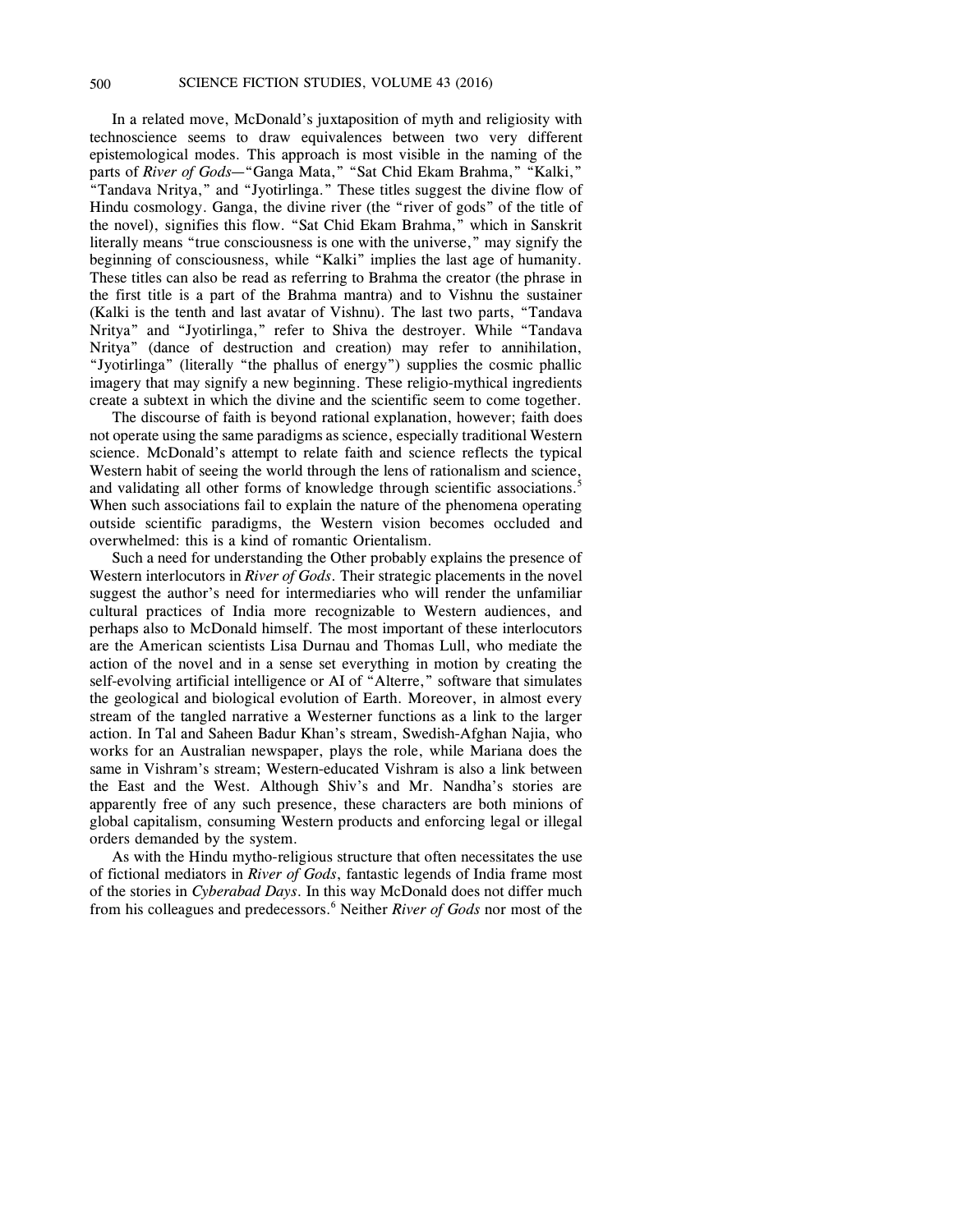tales in *Cyberabad Days* can let go of the discourses of exoticism despite their strong focus on present realities and future apprehensions; rather, these stories only reframe the issues in a more technological way: in "The Dust Assassin" (2008) McDonald deals with the legend of "*vish-kanya*" (literally "poisongirl"), whose kiss kills, through the trope of genetic modification, while in "The Djinn's Wife" (2006), McDonald frames his story about a woman's marriage to an "aeai" or AI made up of nano-robots in the context of the Islamic legend of djinns. As his narrator in the latter story says, "Delhi to me was a city of stories, and so if I tell the story of the djinn's wife in the manner of a Sufi legend or a tale from the *Mahabharata*, or even a tivi soap opera, that is how it seems to me: City of Djinns" (155-56). It is apparent from such a statement that the narrator explicitly associates this future city with its past incarnations and, as a consequence, the narrative itself becomes related to past narratives about the city, thus succumbing to the "eternal" and "unchanging" charm of the Orientalist's vision of India.

On another level, the novel's preoccupation with sex eroticizes Indian space. Embodied by Shiv and Yogendra's repeated sadistic sexual arousals, explicit description of Vishram and Mariana's sexual intercourse, hypersexualized-yet-genderless Tal, Shaheen Badur Khan's transgressive sexual preference for nutes (genderless people), the house of pleasures, and references to Tantric sex, it is a space where anything and everything is possible, an Orientalist cliché closer to the Reductive mode than to the romantic one. The fact that McDonald also describes Lisa and Lull's sexual escapades at length in the American episodes does not take away from the sexualized space of India. Rather, Lisa and Lull's traditionally straight extramarital encounters stand as a contrast to the languorous and myriad forms of exotic erotica taking place in the Indian sections of the novel. Men and women, men and nute, nute and nute (even sanctioned by the Hindu god Ardhanarishwara—the half-male/half-female aspect of Shiva), women and machines, harems, multi-gender group sex, male/female sex of various kinds, the nutes' sub-dermal chemical orgasm, object insertions, sado-masochistic pain, and blood pleasure: this fantastic array of sexualities aligns the narrative to one of the most famous exports from India to the West—the *Kamasutra*, which is without doubt one of the most famous examples of popular Orientalism.

McDonald's India is not limited only to this Orientalist discourse, however: logical extrapolations and a deep engagement with his material undercut his apparent exoticism. In discussing McDonald's take on postcolonial world systems, Jerome Winter invokes Shameem Black's argument that, although the privileged position of the outsider story-teller can lead to accusations of "invasive imagination," the allegorical representation of other cultures can assume a "positive ethical-political value, undermining ideological frameworks of power" (459). Building upon Tzvetan Todorov's work, Black sees positive outcomes in some cross-cultural fiction. He argues that: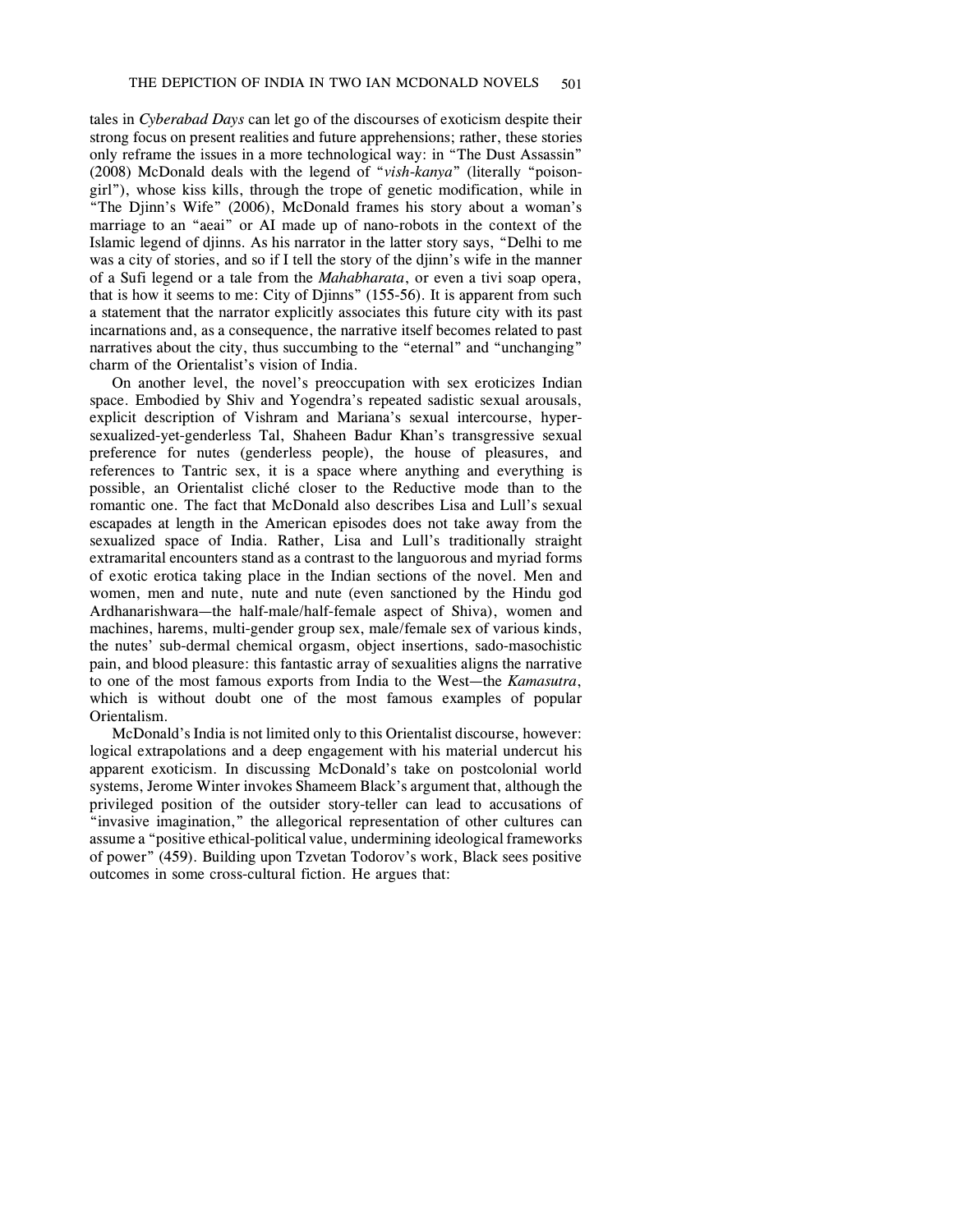Rethinking the ethos of invasive imagination ... produce[s] relationships between self and other that allow for productive dialogue across perceived social borders. These novels attempt to engage significant otherness without inevitably trapping their objects of representation within the prisons of their own fantasies and fears. (32)

Black emphasizes the need for direct engagement with the Other, a dialogic commitment that does not "speak of" but rather "speaks to" the represented entity; this dialogic engagement, Black argues, rather than leading to positivistic knowledge, can potentially construct a new representational practice of the globalized and intersecting world (32-33).

Furthermore, in a country as rich in diversity as India (home to over two hundred languages and twenty-nine culturally unique states), even the so-called native informants can succumb to invasive imagination. Joseph Jeyaraj argues for a close examination of the affiliations of all such speakers before accepting the extent to which they represent local ethics:

Western discourses ... valorize postcolonial native informants and treat them as unique individuals inspired by genius. Hence, access to postcolonial information gives native informants enormous rhetorical authority in Western discourses. This authority enables them to not only construct unsituated universal perspectives but also keeps the unsituatedness in those perspectives from being interrogated. (83)

Gayatri Chakravorty Spivak takes a similar stance regarding the problem of subaltern discourse: that of the well-meaning elite conveying the voice of the oppressed. She writes: "I am afraid of speaking too quickly in academic situations about the women—the tribal subaltern, the urban sub-proletariat, the unorganized peasant—to whom I have not learnt to make myself acceptable other than as a concerned benevolent person who is free to come and go" ("From" 390). While Spivak recognizes an affirmative yet risky role for native intellectuals and native informants abroad in making the voice of the subaltern heard (most notably in her *Critique of Postcolonial Reason* [1999]), Jeyaraj urges self-examination by all such informants when speaking for Others who may not actually identify with these speakers. Both Spivak and Jeyaraj thus foreground the problem of authenticity and the motive of the speaker in any discourse. For Spivak, the articulation of any subject position is an act of self-examination, destabilizing the very concept of authenticity; for Jeyaraj, the articulation of such positions is essential in speaking authentically about specific groups. To put the matter differently, claims to authenticity or misrepresentation depend on authors' intimacy with the objects they depict, and also on the articulation of these relationships in their discourse.

Such problematizing of authenticity can also be applied outside the confines of strict subaltern discourses to discourses in which the represented object may be able to represent itself; the object can function as a self-representing subject, although its self-conception is different from its depiction in outside discourses. An excellent example of this type of representation within the Indian milieu is the regional stereotyping in various vernacular cultural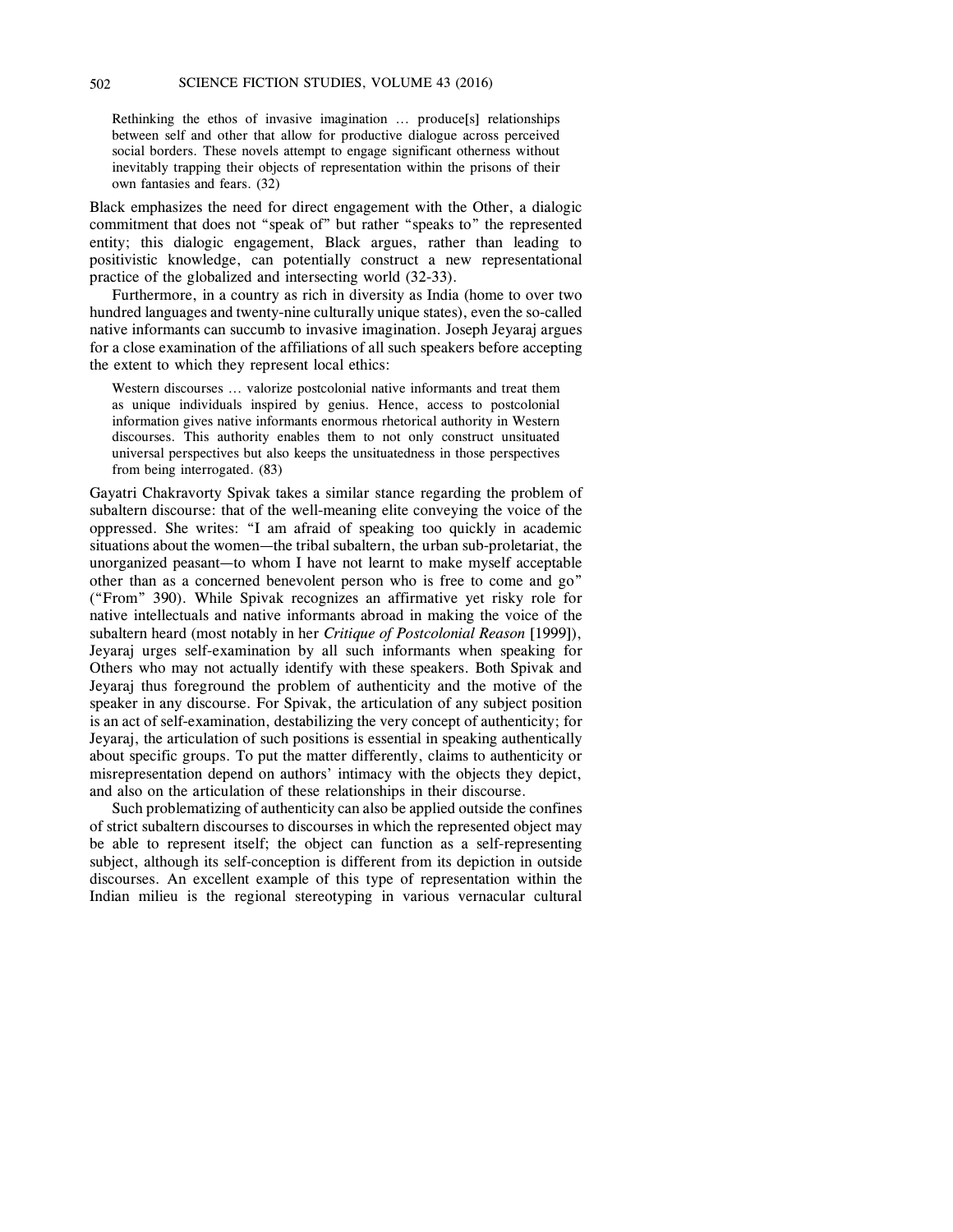productions that work at cross purposes: for example, Hindi movies of north India frequently represent all south Indians as Madrassis (residents of Madras, now Chennai) and all Bengalis (from northern India) as awkward intellectuals. Similarly, in Bengali cultures, Punjabis (from the northeastern state of Punjab) are regularly represented as stupid hot-heads and Marwaris (from the northwestern state of Rajasthan) as uncultured but rich businessmen. Such stereotypes, especially within popular culture, are no less engaged in representational violence and exoticism, albeit sometimes in a less hegemonic manner, than European Orientalist practices. Jeyaraj cites the language movement—the rejection of Hindi's hegemonic position by the southern Indian states—as an example of such struggle against indigenous cultural hegemony. He argues that from such a perspective, a Hindi-speaking scholar's "native informant" status regarding "oppressed" Indians becomes fallacious (73). Although disempowered in the face of world hegemonic systems, such scholars' positions with the indigenous elite make them unrepresentative of the repressed population, at least on the surface.

Although native-informant theories such as Jeyaraj's are critical, a need for broader cultural representation still remains. Over-emphasis on the group membership of the author can foster regionalism, as is often the case in India. Such a representational ethics seems to suggest that only a Bengali, or a Tamil, or a Marathi is privileged enough to write about his or her respective culture, and even then we encounter problems of class, caste, and other ideological affiliations. Under such circumstances, a narrative representation of the nation is well-nigh impossible even for the native informant, precisely because it requires an imagination that supersedes small group affiliations while maintaining cultural-territorial contiguity.

The problem of native-informant theory is that, when reduced to its logical extreme, it suggests the impossibility of any meaningful representation beyond oneself. In a sense, the very act of representation presupposes some type of border-crossing, from inside to outside, from the self to the Other. Black suggests that the greatness of much literature lies in its ability to blur the boundary between the self and the Other:

[T]hese novels work toward representations that seek to avoid reinscribing socially repressive hierarchies of value: their practices are fundamentally *relational*, not solely descriptive. Such an ethical, as opposed to positivist, view of another visualizes that other as having the capacity to engage and alter the self. Representations that acknowledge their own indebtedness to others, that express self-consciousness about their own limitations, and that exhibit fragility in the face of alterity may stand the best chance of eventually surmounting those limits and weaknesses. (46)

In order to elicit a meaningful representation in literature it is necessary, then, to forge strong connections to the objects of representation. Membership in an inner group is less important than this desire for engagement. That such engagements will in almost every instance also result in misunderstandings and at least partial misrepresentation is unavoidable.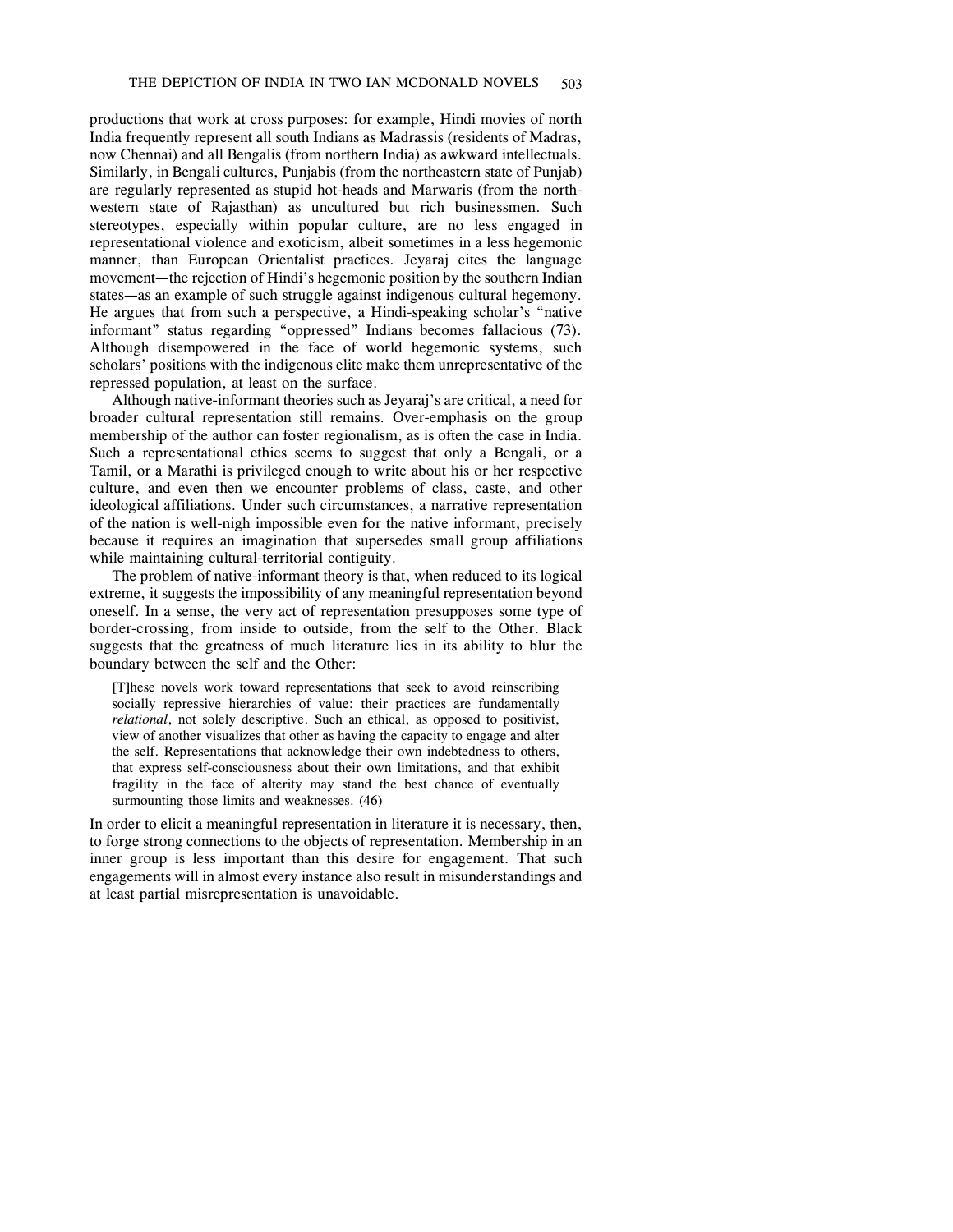Although, as we have already seen, McDonald liberally deploys Orientalist instruments, he plainly uses Black's approach in his representation of India: he shows a manifest interest in engaging with different aspects of Indian society, using them as devices of estrangement. More importantly, he works to construct a postcolonial futuristic worldview that interrogates global power structures and situates India as a prominent entity within the new worldsystem. In making these comprehensive moves, McDonald himself seems to grow in his understanding of the Indian cultural space and its place in the new global order.

Unsurprisingly, McDonald looks to the future more than he does to the past: although *River of Gods* exploits the exotic mythical elements of Indian culture, it does so metaphorically. The gods of the Hindu pantheon become digital representations of high-tech electronic gadgets or advanced AIs suited to their divine qualities: for example, Indra, the god of thunder, becomes the icon for a gun capable of destroying both humans and AIs. McDonald's use of mytho-religious elements, except in the few instances mentioned earlier, suggests his subscription to a worldview alternative to the West's, rather than a literal interpretation of Hindu religious doctrines. In addition, McDonald presents advanced technology as a mundane matter, not as some incongruous implant within a mythical non-technological landscape, as is the case with some other narratives: the ubiquity of man/machine interfaces in the novel suggests that engagement with such technology is the norm, not the exception in the future India. This approach, which extrapolates from current technological trends in India (especially the drastic spread of mobile phones), implies that McDonald sees India in its present reality before constructing its future.

Furthermore, geographical and temporal specificity sets India firmly on the map: the book is set in 2047 CE, the centenary of India's independence from the British Empire. These spatio-temporal coordinates (including twenty-first century Bangla, Awadh, Varanasi, and Delhi) are important, because they are readily recognizable, geographically and culturally, as India, yet are different from today. McDonald's extrapolation of the future from current sociopolitical and technological trends in India signifies not only his awareness of the Indian present, but also his awareness of sf as a mode of writing that can be used to create a future beyond hegemonic representational practices.

Such authorial intention is a key to our understanding of McDonald's works as border-crossing fiction. Following Istvan Csicsery-Ronay, Jr.'s claim that the concept of the Empire is often science-fictional (239), Winter argues that McDonald uses sf to mount a tricontinental critique in *River of Gods* and his later novel *Brasyl* (2007) to highlight the science-fictionality of empire. According to Winter, "Far from simply being an exoticizing move, McDonald's decision to explore the science-fictional nature of postcolonial sites consistently evokes both the rampant inequalities of the world-system as well as the hybridized subversion of these dynamics" (459-60). McDonald uses such postcolonial sites as India, Brazil, Kenya, and Turkey in his attempts to examine the condition of the non-West/Global South in the current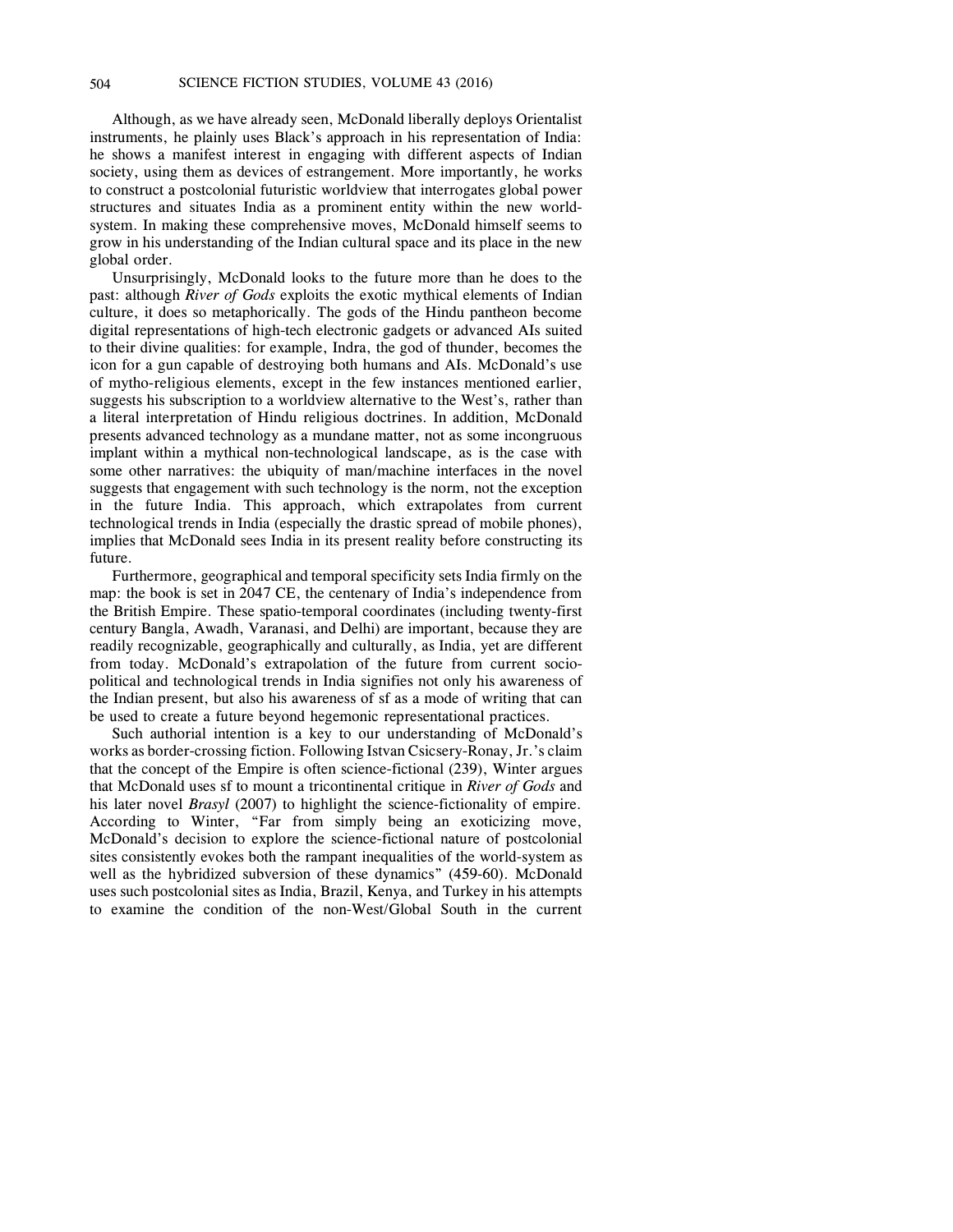postcolonial-neoimperial age.<sup>7</sup> Such an approach indicates the author's embrace of the challenges inherent in dealing with the cultural Other, "speaking of the other" while also "speaking to the other." In other words, McDonald tries to present a rational and logical future India to a globally aware Western audience, while all the time striving to understand and engage with the world he is creating. *River of Gods* and *Cyberabad Days* are his attempts not only at depicting India, but also at understanding it.<sup>8</sup>

McDonald's extrapolation of the country depends to a large extent on foregrounding a series of contradictions that characterize postcolonial India. Probably the most visible of these contradictions is that between science and religion. Although, as I have argued above, McDonald's use of a Hindu cosmological framework can be seen as an Orientalist device, it still provides a metaphor on a cosmic scale, the use of which demands the author's constant engagement with the cultural implications of the framework and its significance in the technologized modern world. Set in the same fictional universe, both *River of Gods* and "Vishnu at the Cat Circus" rely on M theory, which explains the structure of the universe as manifolds of multiple dimensions, and on John von Neumann's self-evolving AI theory, combined with the assumption that AIs can evolve sentience over a world-wide distributed network. These AIs (named Brahma, Vishnu, and Kalki) develop over time into dispersed mega-intelligences that can maneuver human actions so as to make them appear to be the result of human social dynamics; the AIs even manipulate the physical texture of the universe, opening up a dimension in which they can evolve without conflict with humans. *River of Gods* suggests that these phenomena of immense power, which stretch and bend the fabric of the universe, place the AIs at the same level as gods, engendering, sustaining, and destroying universes. The repeated allusions to Hindu gods and the avataric terminology only reinforces such associations, the most important of which is the evolution of Kalki, the Generation 3 AI that leads to the ultimate human-machine confrontation and the creation of a new universe for the AIs. These events in the novel parallel the myth of Kalki, the tenth and last avatar of Lord Vishnu, who arrives to end the corrupt last age of humanity (the age of Kali) through violence and to initiate a new beginning. In the novel, McDonald transfers this myth onto the machines, thus underpinning the juxtaposition of the mystical and the mechanical. *River of Gods* also shows that the humans hold the position of gods for these AIs, however, and in their new universe they weave myths about the beings who created, sustained, and almost destroyed them. By sending a "tabernacle" back in time and space containing images of Lull (the creator of Alterre), Lisa (the preserver of Alterre), Kalki (the man-machine interface), and Mr. Nandha (the AI-destroying Krishna Cop), they also tell *their* story within a framework that corresponds to some extent to Hindu cosmology.

As I have argued before, McDonald's fascination with Hindu cosmology strongly resembles Romantic Orientalism, but the apt metaphorical use of this cosmology also speaks to a deep engagement with his subject, an engagement that goes beyond exploitative and invasive imagination to cultural border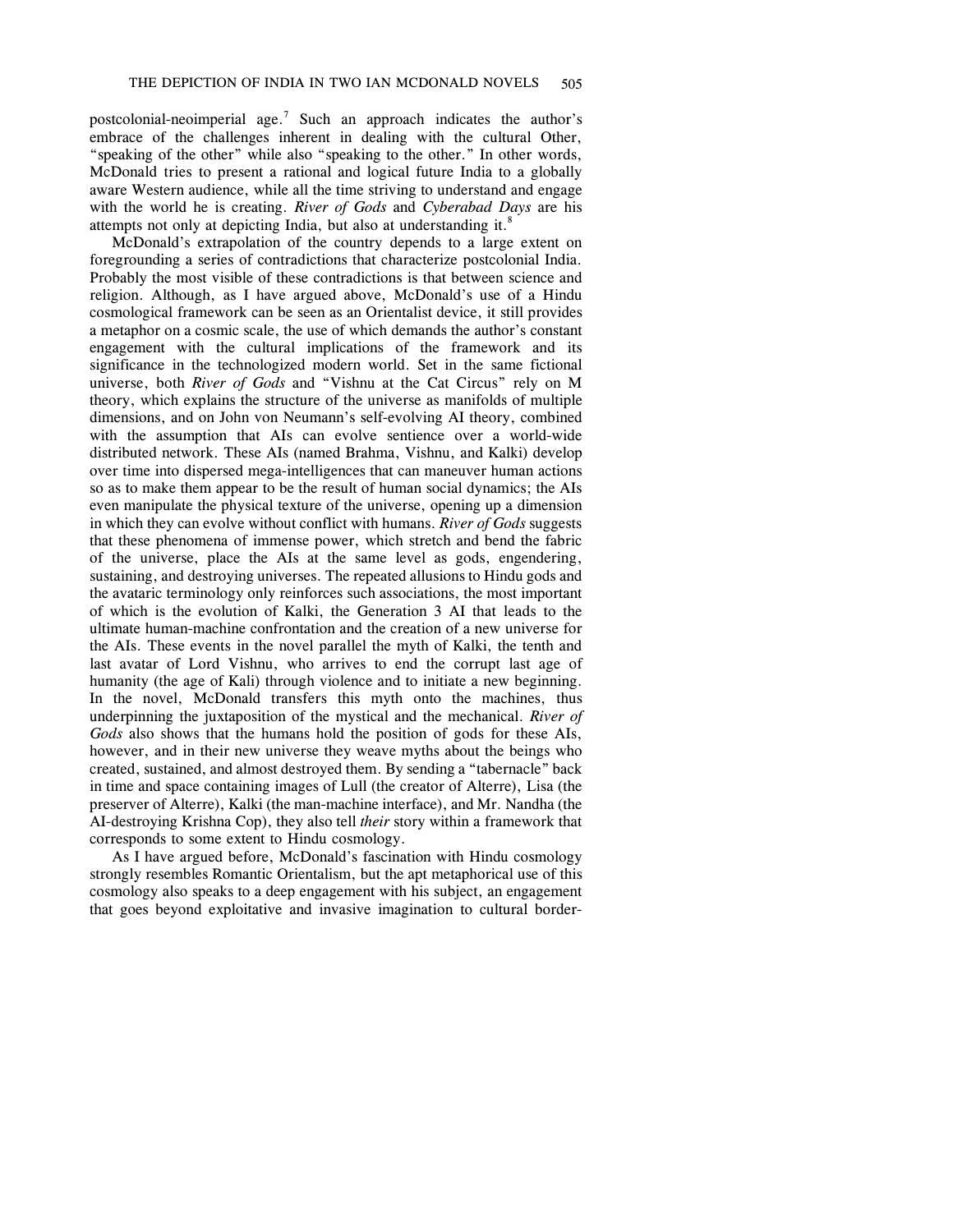crossing in an effort to understand the Other at its epistemic roots. Hindu cosmology is not only different from the dominant Judeo-Christian mythical framework that informs Western civilization but also signifies a different, cyclical temporal scheme that rejects the straight arrow of traditional Western progress and is more in tune with the holistic notion of space-time proposed by postmodern science.

McDonald's bringing together of the apparently contradictory concepts of religion and science through Hindu cosmology, however, segues into another contradiction in the Indian landscape: the clash of rationality and irrationality in the Indian socio-political sphere. McDonald presents India as the coexistence of a modern high-tech civilization with a traditional faith-based life-style that often explodes into irrational bursts of violence. Central to this scheme is the character of N.K. Jivanjee in *River of Gods* (the leader of the Hindu fundamentalist organization, Shivaji Party), who is actually the manifestation of a super AI. McDonald portrays Jivanjee, whom nobody has actually seen, as a wily politician trying to exploit religious zealots against a secular government. Apparently, McDonald bases Jivanjee and his political antics on the real-life leader of the Bharatiya Janata Party (BJP), L.K Advani. Their names are phonetically somewhat similar; the mass agitations over the proposed destruction of the statue of a Hindu god are comparable to overzealous right-wing Hindu demonstrations; the killings (including that of the Prime Minister) and destruction of a minority population in the riot following a military setback reeks of the religious riots so often associated with Hindu right-wing politics. The most obvious hint, however, is Jivanjee's proposed cross-country "rath yatra" (chariot ride) echoing similar tactics embraced by Advani in 1990 to challenge the politics of minority appeasement practiced by the secular government of India. Such resurgence of hard-line Hindu nationalism permeates the whole socio-political fabric of contemporary India, where advanced technological civilization is no safeguard against the pitfalls of irrational impulses of religiosity and superstition. In this respect, McDonald's perception is very similar to Indian author Rimi B. Chatterjee's. Her novel *Signal Red* (2005) foregrounds the role of religious fundamentalism in India's defense establishment, depicting a total disconnection between reason and technological advancement. McDonald takes this scenario to an extreme by turning Jivanjee, the leader of the religious fundamentalists, into an AI functioning solely with advanced logic, an excellent expression of the paradox of modern Indian existence.<sup>9</sup>

The convergence of advanced technology and entrenched irrational social dynamics also seeps into McDonald's exploration of India's stratified family, class, and caste structure through the biological perpetuation of the social elite, the rigidity of family and social relationships, the iron grip of patriarchal control, and so on. Such exploration permeates not only the voluminous novel but also all of the short stories in *Cyberabad Days*. Probably the most significant aspect of this future addressed by McDonald is India's current gender imbalance. The already lopsided birth-rate of 1.12 males/1 female (see CIA, "India") and the patriarchal control over female reproduction that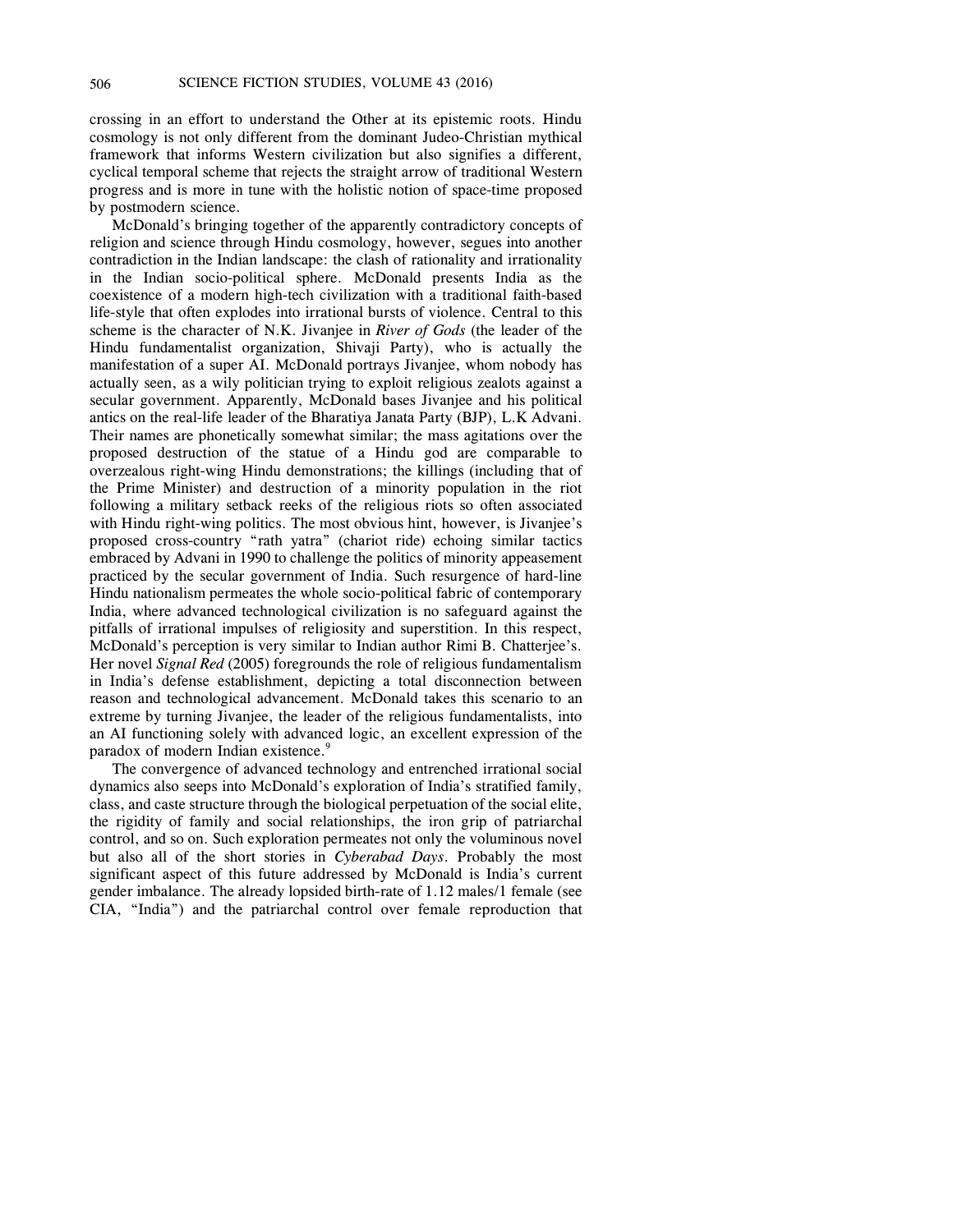characterize contemporary India anticipate the almost dystopic scenario that McDonald presents in the future. As the narrator in "An Eligible Boy" (2008) explains:

*A lovely boy* was how it began. *A fine, strong, handsome, educated, successful son, to marry and raise children and to look after us when we are old*. Every mother's dream, every father's pride. Multiply by the three hundred million of India's emergent middle class. Divide by the ability to determine sex in the womb. Add selective abortion. Run twenty-five years down the x-axis, factoring in refined, twenty-first-century techniques such as cheap, powerful pharma patches that ensure lovely boys will be conceived and you arrive at great Awadh, its ancient capital Delhi of twenty million, and a middle class with four times as many males as females. (*Cyberabad Days* 80; emphasis in original)

Such an insight into one of the biggest challenges facing Indian society of the twenty-first century further demonstrates McDonald's attempt to incorporate the real social dynamics of India into his fiction.

Similar concerns with female infanticide and gender imbalance inform several social critiques by Indian authors and film-makers, the most shocking of which are probably Manish Jha's movie *Matrubhumi* (2004) and Manjula Padmanabhan's novel *Escape* (2008). While *Escape* takes McDonald's future to one extreme through programmatic killing of women combined with hightech male cloning practices, *Matrubhumi* goes to the other extreme, with an uneducated and misogynistic rural population following false patriarchal myths to engage in brutality against women and female infanticide. The end results are the same in both cases—gender discrimination of an apocalyptic proportion. Compared to these works, McDonald's treatment of the topic is more muted and mundane, creating a near-future scenario that is different, yet readily identifiable.

McDonald also uses this play of contradictions to set up his Indian landscape. The main action of *River of Gods* takes place in Bharat and its capital Varanasi, one of the oldest cities in the world. The city itself becomes the emblem of the contradictions co-existing side by side in India: beneath the glitzy skyscrapers of New Varanasi exist the shabbiest of slums; the superstitious devotees pay their obeisance to the river Ganges on which float decrepit barges containing high-tech bio-labs capable of creating new human bodies out of old ones; and a god-loving Hindu entrepreneur's son opens up the door to another dimension through his "zero-point energy" project. The protagonist of "Vishnu at the Cat Circus" best describes this India as two distinctly existing nations:

India was a place where the visible and the invisible mingled like two rivers flowing into each other.... Humans and aeais met and mingled freely. Aeais took shapes in human minds, humans became disembodied presences strung out across the global net.... India was located as much inside the mind and the imagination as between the Himalayas and the sea or in the shining web of communications.... Bharat was poor. Bharat had cracked hands and heels, but she ... cleaned and swept and cooked and looked after children, Bharat drove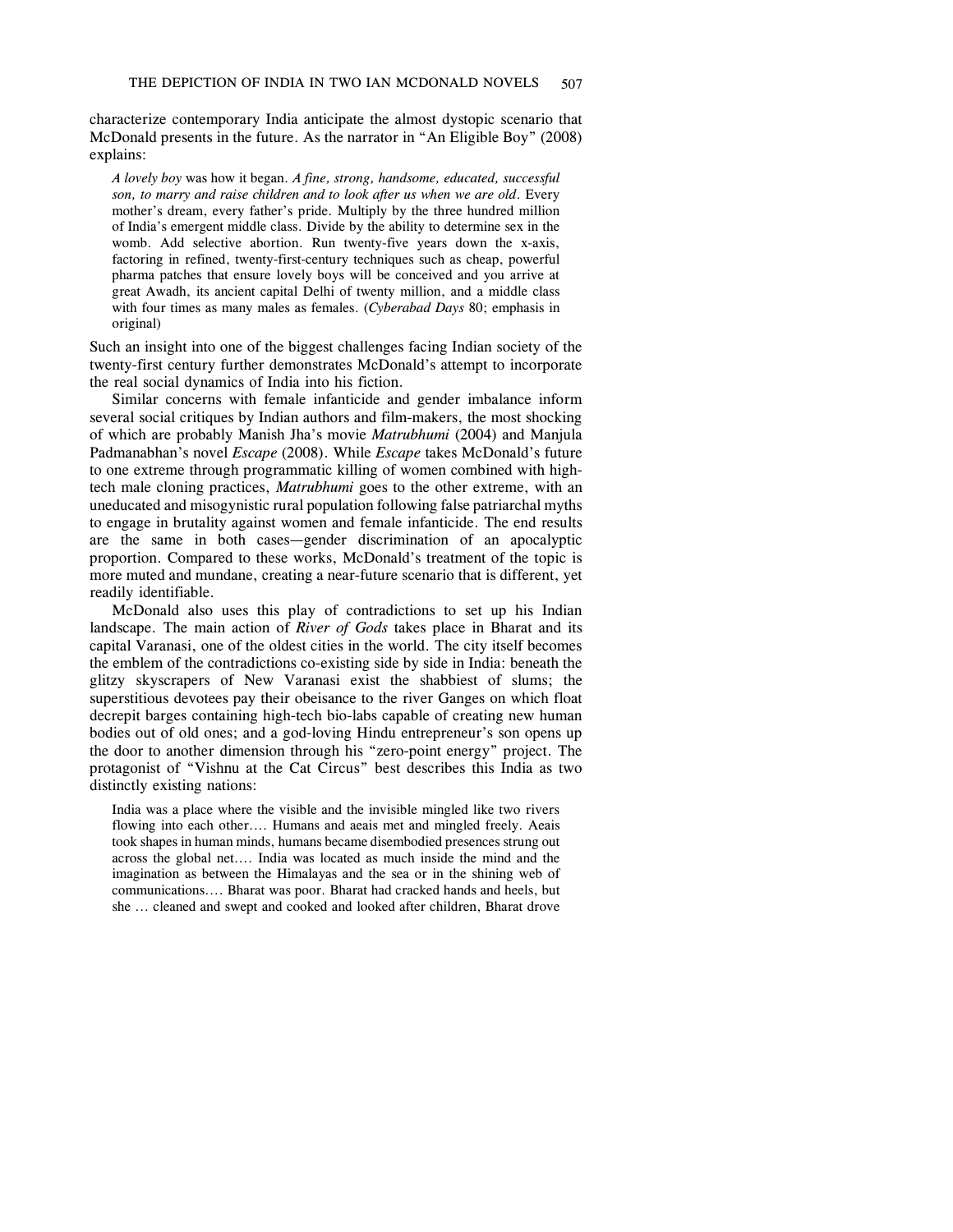and built and pushed carts through the streets and carried boxes up flights of stairs to apartments. (265)

Here Bharat does not signify the new splinter state but the indigenous Sanskrit name for India—Bharatvarsha.<sup>10</sup> The two names, India and Bharat, correspond to the two worlds existing side by side in the same country. Vishnu, the protagonist of the story, associates "India," the name assigned by the Western world, to signify the urban (usually wealthy), Westernized, postindustrial, cybernetic society existing as much in bytes of data streams as in the material world. "Bharat," the indigenous name, however, connotes the traditional, nontechnological, solidly agrarian, rural India where the heart of the country still exists. Contradictions can also be seen in the composition of the share holders in Ray Power Company in *River of Gods*—they range from straightforward businessmen and village micro-credit organizations to an economic front for a sentient AI. This incongruous coexistence of highly advanced technology and a still traditional rural life, however, does not seem out of place in McDonald's India; in "The Djinn's Wife," he combines the superstitious belief in djinns and ghosts with concepts of computerized nano-machines that can literally simulate a human body by working in swarms; he creates a dialogue between the divine and the cybernetic in "The Little Goddess" (2005); he juxtaposes the cyberpunk trope of teenage computer wizards manipulating killer robots with the story of a rural migrant in "Sanjeev and Robotwallah" (2007); and, most notably, he brings together the concepts of god and machine, as well as religion and cyberpunk, in *River of Gods*.

Such contradictions correspond not only to the realities of real-life India (and a host of other postcolonial nations striving for Western modernity) —sending out spaceships to Mars and the Moon while seeing hundreds of potato farmers commit suicide every year for failed harvests, and boasting of one of the biggest IT hubs of the world while recording that at least twenty per cent of its population is illiterate—but also to the India imagined in Indian sf. Vandana Singh in "Delhi" (2004) presents similar contradictions by contrasting destitution and wealth through the overt and underground parts of the country's capital, and highlighting the coming together of rational science and irrational speculation in computerized astrology; Rimi Chatterjee exposes the coexistence of science and irrationality in the Hindutva-driven nationalism in *Signal Red*; and in *The Calcutta Chromosome* (1995), Amitav Ghosh presents a Kolkata where rumor and cult rituals are as true as Western notions of science. Such overlapping interests between McDonald, the outsider, and so-called native informants such as Singh, Chatterjee, and Ghosh also testify to the extent of McDonald's involvement with his object of representation. In fact, as the above discussion shows, class, caste, and other ideological barriers make these native authors similar to McDonald in their relationship to their object of depiction.

McDonald, however, depends not only on presenting contradictions as he engages with his object, but also on an acute awareness of the geopolitical situation of the real India; this awareness is reflected in his presentation of the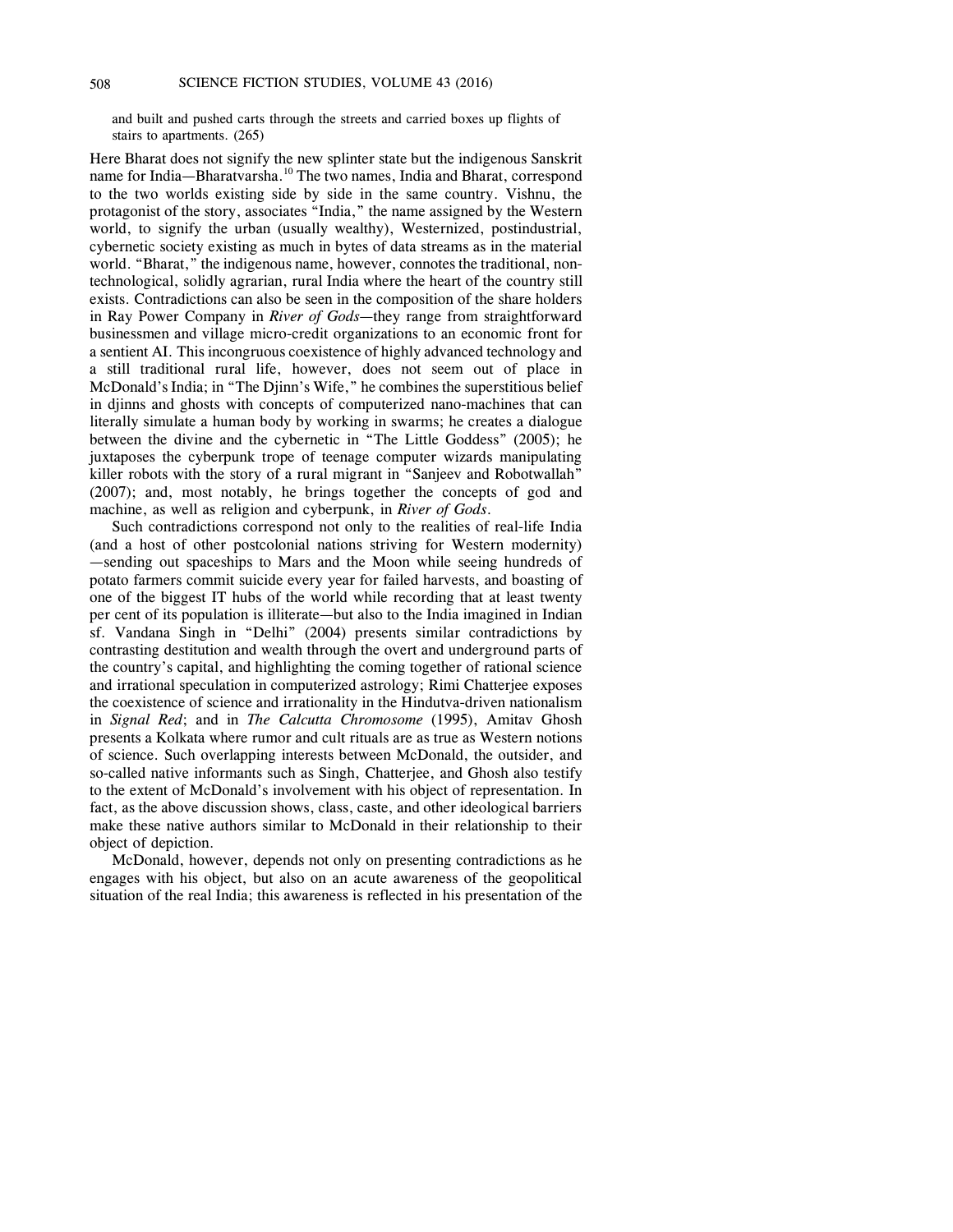subcontinent. Taking into consideration the ongoing separatist movements in various parts of the nation, McDonald presents the India of 2047 as a conglomeration of smaller independent states—Bharat, Awadh, Bangla, Maratha etc.—engaged in regional power struggles. Notably, McDonald's divisions are not based on faith; rather, they are mostly linguistic and ethnic partitions.<sup>11</sup> Furthermore, he addresses the predominant environmental issues of water conservation and inter-state disputes over river dams. In the India of 2047 the monsoon has failed for three straight years and the river Ganges, "the river of gods," flows thinly, giving rise to specters of war between the states on the Gangetic plain of Northern India—Awadh and Bharat. The water war creates the backdrop of both *River of Gods* and *Cyberabad Days.* These geographical elements have real resonances in contemporary India. Such topically pertinent settings confirm McDonald's knowledge of the most important on-the-ground reality of the country—monsoon-based agriculture. Moreover, the carved-up India that we see in both these books is only the logical conclusion of the dozens of separatist movements fomenting all over the country—the Muslims in Jammu and Kashmir; the tribes in the northeastern states of Assam, Nagaland, Manipur, and Mizoram; and the Maoists of central India.<sup>12</sup> The way McDonald pursues these geopolitical elements clearly shows his desire to draw attention to a part of the world that is becoming increasingly visible in the new global order and to dwell on the complexity of that locale rather than reducing it to a device for telling a story. The story arises out of the locale; the locale is not invented for the story.

McDonald imagines India in a way that marks him as a cultural outsider, and as an outsider McDonald's imagination picks up some of the baggage left by previous "tourists": hence it is marked by stereotypical and exotic elements. McDonald often succeeds, however, in destroying the boundary that stands between the tourist and the landscape. He sees India as a present reality with social, cultural, historical, and geographical specificities while he extrapolates its future, and that reality is neither inferior nor superior to the West, but different. This is what "border-crossing" literature should be about—engaging the challenges of depicting the cultural Other, with its concomitant success and failure. McDonald's own identity, born to an Irish mother and a Scottish father and living in Northern Ireland, may hold a key to his ability to capture the postcolonial world in his writing. As he himself claims, "I write as a resident of one of the British Empire's last (and first), and unconsidered colonies, Northern Ireland."<sup>13</sup> Jessica Langer also emphasizes such geopolitical positioning as a key to understanding McDonald's negotiation of postcolonial identities (122).

This ability to identify with the culturally Other also explains why McDonald discards Western mediators in the stories collected in *Cyberabad Days*, which was published five years after *River of Gods*. In fact, other than "Kyle Meets the River" (2006), which narrates the story of an American boy in a war-torn Bharat, we do not meet a single Western character of importance in any of the stories. Thus, although still dealing with the exotic aspects of Indian society, he displays a dynamic understanding of the country.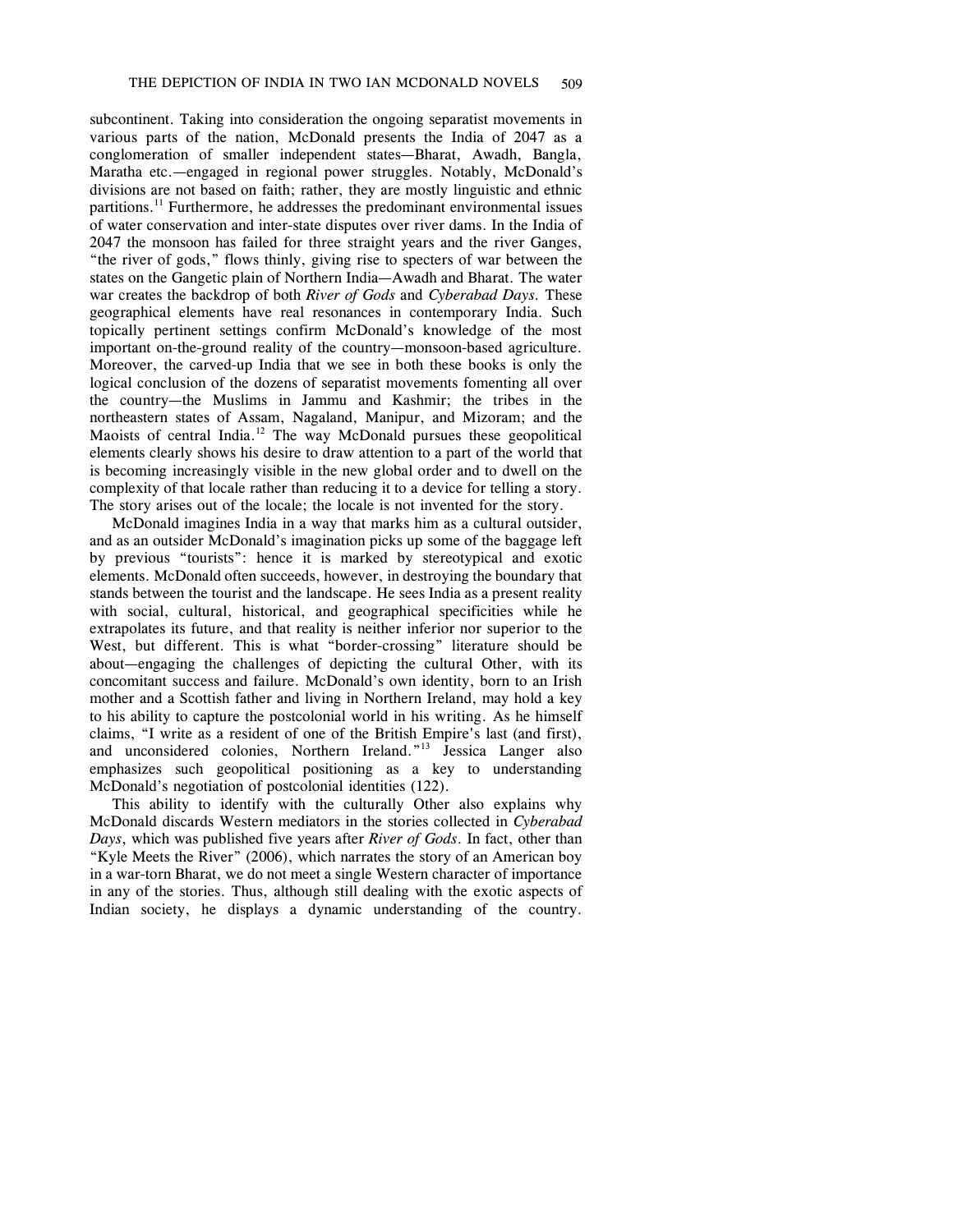McDonald's growing dependence on believably Indian protagonists perhaps indicates his increasing comprehension of the society that serves as the basis for his extrapolative leaps. His eye for details also suggests the same. McDonald is not over-dependant on stock characters and types; rather, he brings out the vibrant complexity of the society. He paints the crowd but with distinct faces; he highlights the assault on the senses yet also revels in the excesses; he creates a multitude of Indian characters and solidly situates them in their cultural milieus. When McDonald uses the stock themes of "Orientalist" narratives, he manages to give them a unique spin. McDonald's stories are as complex as the space he projects. And in a sense, his othering of India does not differ too much from the various otherings performed by the so-called native informants.

McDonald's awareness of and fascination with the socio-cultural realities of India speak volumes about his effort; such consciousness and interest also clearly spell out his desire to meditate on a future that is not dominated by Western values and characters. When he creates his India in *River of Gods* and *Cyberabad Days*, he has to cross the border between his culture of origin and his culture of representation. Todorov writes: "my culture is not a negligible quantity, but neither is it all.... Affirming the existence of incommunicability among cultures ... presupposes adherence to a racialist, apartheid-like set of beliefs, postulating as it does insurmountable discontinuity within the human species" (qtd. in Black 32). Certainly, socio-historical situatedness is important but such claims to group affiliation should not become insur-mountable. In his stories set in India, McDonald actually does what Todorov advocates for border-crossing literature. The importance of McDonald's attempt is not limited to the evaluation of his faithfulness to the object of representation, however, but also resides in his intention to move the steady focus of the sf future from the Western world to the postcolonial world—to the emerging global powers of the twenty-first century. Such moves within the Western sf tradition (and non-Western sf has long been doing this) expands the awareness of a possible alternative future. There can be no doubt that such awareness is absolutely necessary if sf is truly to reflect the current realities of our world in its imagined futures.

#### **NOTES**

1. *River of Gods* received the British Science Fiction Association (BSFA) award for the best novel in 2005, and *Cyberabad Days* includes "The Djinn's Wife," the winner of the BSFA award for short fiction in 2007.

2. Said writes: "Orientalism can be discussed and analyzed as the corporate institution for dealing with the Orient—dealing with it by making statements about it, authorizing views of it, describing it, by teaching it, settling it, ruling over it: in short, Orientalism as a Western style for dominating, restructuring, and having authority over the Orient" (*Orientalism* 3).

3. Nayar explains that "The monstrous was a part of the project to dehumanize Indian space, to locate Indian culture as radically different and flawed. With these ... aesthetic modes the English mapped India as different, inhuman, chaotic, varied and dark" (5).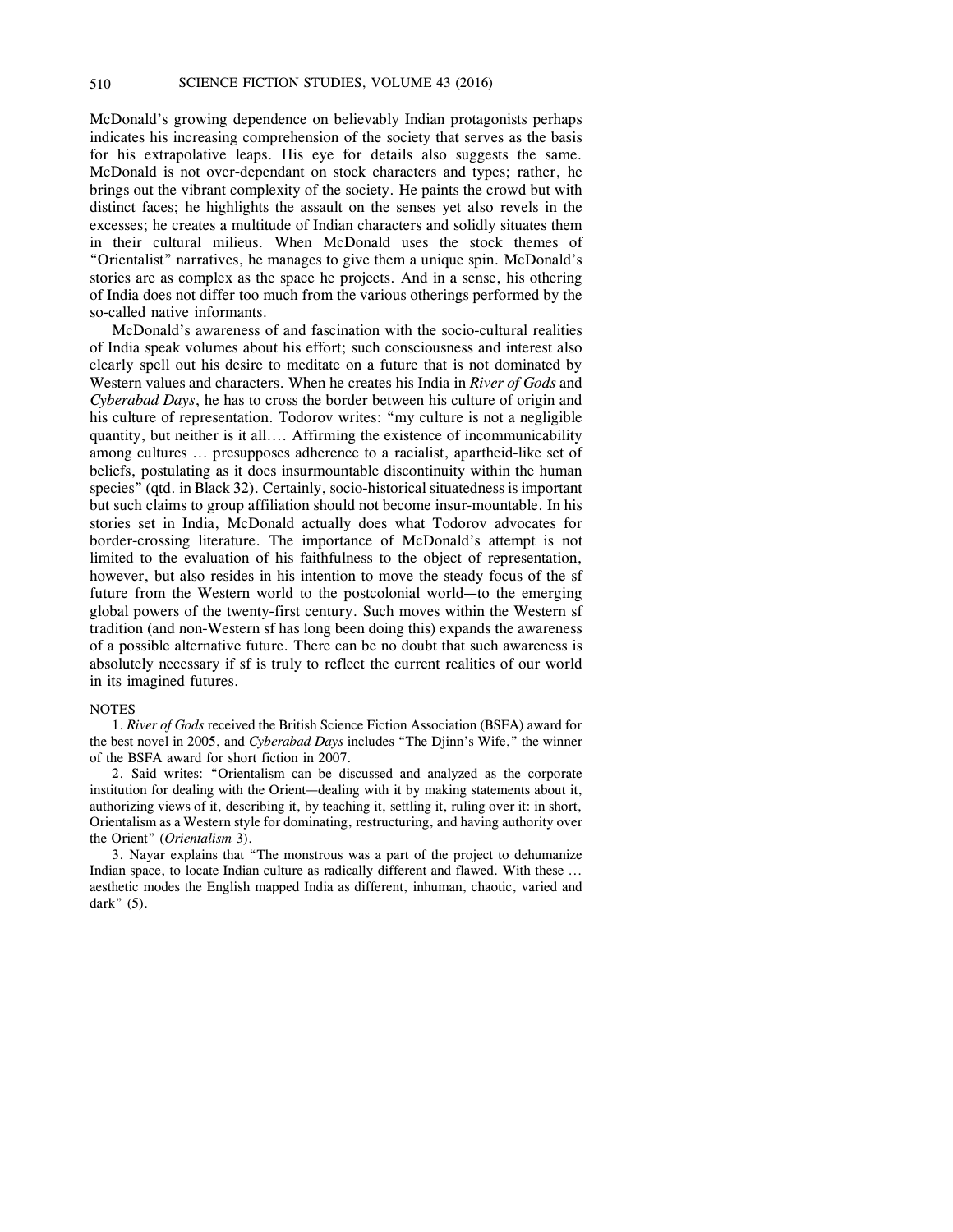4. The correct Hindi term is "adamkhore," meaning man-eater, although there is no reason for using a Hindi word in a Bengali-speaking region.

5. An approach such as this makes McDonald look very similar to the proponents of Vedic science who attempt to prove that Hinduism is a scientific religion.

6. Pramod K. Nayar and Edward Said explain that England and Europe defined their identity by positing non-European spaces such as India and Asia (or Africa) as the Other, everything that is not European, through the deployment of colonial aesthetics. Nayar says, "Early modern travel literature has been variously seen as attempts to define England (and Europe's) sense of nationhood, the problems of the body politic and the identity of an emergent bourgeois" (2).

7. By the term "postcolonial neoimperial age" I suggest the coexistence of two processes: decolonization from the former European occupation while simultaneously eluding the grasp of the new world-empires—mostly American and multinational corporations, although Western European, Chinese, Japanese, and Russian influences cannot be overlooked.

8. An interesting comparison regarding awareness and representation of the cultural Other can be made between McDonald's *River of Gods* and Winter's examination of the novel. While McDonald, despite his exoticizing impulses, makes few errors in presenting the basic Hindu cosmological structure, Winter commits some big ones, in spite of his critical and scholarly intentions. Winter's essay claims that "In the book's Hindu framework, the god-like aeais are as much the agents of Shiva the destroyer as Ganesh the creator and Brahma the preserver" (473-74). This statement displays a confusion about a mythological tradition that is still "exotic" to the Western scholar. Winter demonstrates his unawareness that in the commonly circulated Hindu mythology Brahma is the creator, Vishnu the preserver, and Shiva the destroyer, while Ganesh is the god of good beginnings or achievement (often presented as the son of goddess Parvati, Shiva's consort). McDonald makes no such mistakes in the novel, indicating his thorough immersion in the culture.

9. Other political echoes are also identifiable in *River of Gods*: the powerful woman prime minster of Bharat, Sajida Rana, coming as she does from an aristocratic family, is an obvious parallel to former Prime Minister of India Indira Gandhi. Both Gandhi and Rana are strong-willed, carry on the legacy of their fathers, and are killed through the conspiracy of their bodyguards.

10. The official Hindi name for the Republic of India is "Bharat Ganarajya."

11. Although separatism often grows out of religious affiliations (such as the earlier partition of East and West Pakistan, and the Sikh Khalistani movement), linguistic and ethnic regionalism is also strongly present in India. Recent assertions of linguistic politics in Maharashtra between Marathi- and Hindi-speaking populations bears witness to it. Similar tensions based on linguistic and ethnic identities were also seen in the past in Assam and other northeastern states; the recent division of Andhra Pradesh into Telengana and Simandhra is partially based on linguistic and cultural identities; and the the demand for a separate state for ethnic Gorkhas (now part of West Bengal) is another recent example.

12. The Maoists, however, are not exactly separatists: they are rebels against corrupt government authorities and the land-holding class, but they do not ask for a separate state or country; nevertheless, the Maoists have carved out large swathes of semi-autonomous regions in the backward districts of central and eastern India.

13. McDonald explains in his email to the author:

India is undoubtedly one of the great nations and cultures of the world, and part of the reason I wanted to write about it was because, when I first had the idea in 1999, India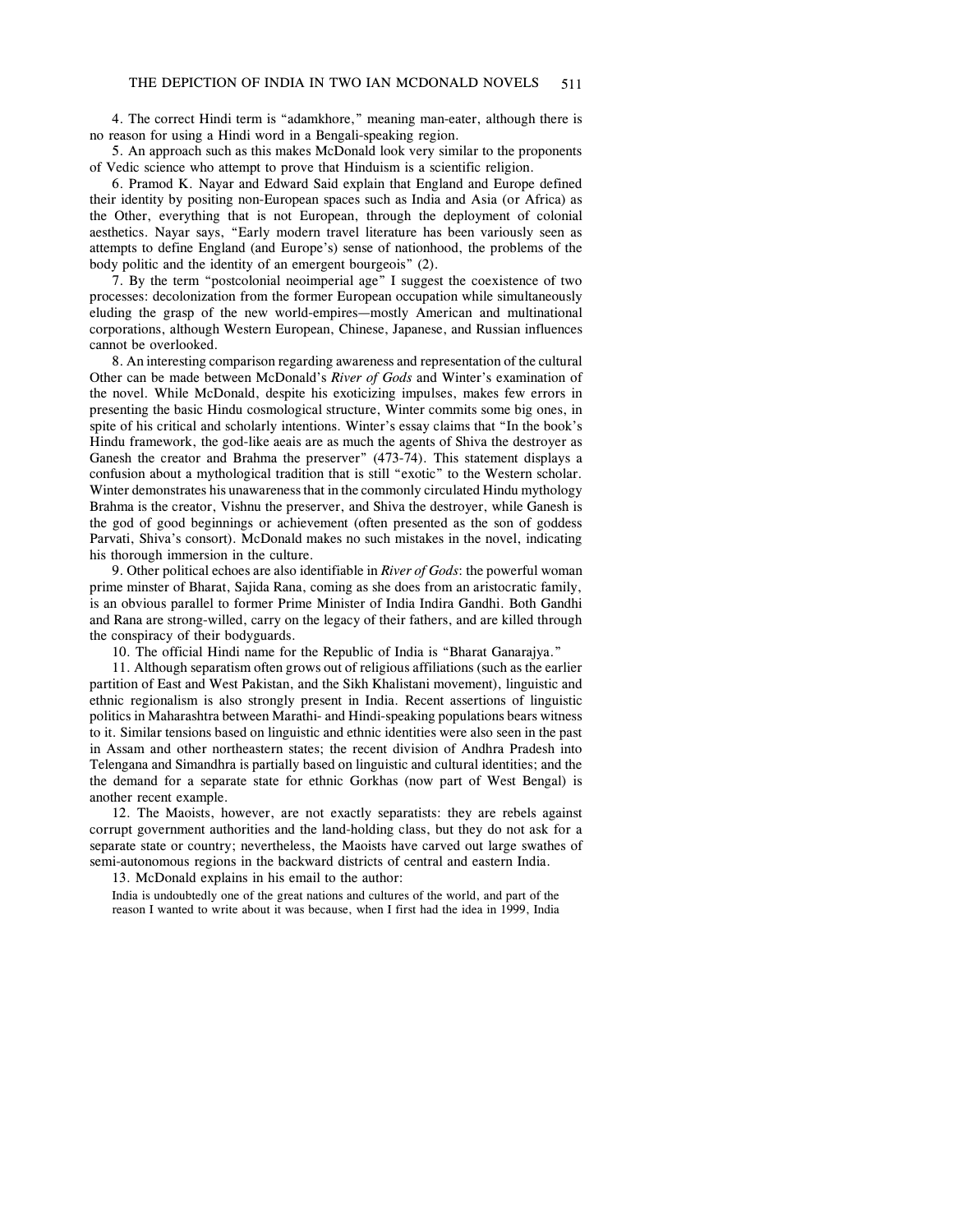was a huge blind spot on the US mental map of the world. Say Asia to Americans and they immediately think of China or Japan. On this side of the Atlantic, because of the old UK Imperial adventure, we tend to think India, Pakistan, Bangladesh, and I wanted to try to correct what I thought of as an American cultural bias.

#### WORKS CITED

- Black, Shameem. *Fiction Across Borders: Imagining the Lives of Others in Late Twentieth-Century Novels*. New York: Columbia UP, 2010.
- Chatterjee, Rimi B. *Signal Red*. New Delhi: Penguin, 2005.
- CIA. "India." *The World Factbook*. 23 May 2014. Online.
- Csicsery-Ronay, Jr., Istvan. "Science Fiction And Empire." *SFS* 30.2 (2003): 231-45.
- Foster, Alan Dean. *Sagramanda: A Novel of Near Future India*. Amherst, NY: Pyr, 2006.
- Hawksley, Humphrey. *Dragon Fire*. London: Macmillan, 2000.
- Heehs, Peter. "Shades of Orientalism: Paradoxes and Problems in Indian Historiography." *History and Theory* 42 (May 2003): 169-95.
- Herwitz, Daniel. "Reclaiming the Past and Early Modern Indian Art." *Third Text* 18.3 (2004): 213-28.
- Jensen, Jan Lars. *Shiva 3000*. New York: Harcourt Brace, 1999.
- Jeyaraj, Joseph. "Native Informants, Ethos, and Unsituated Rhetoric: Some Rhetorical Issues in Postcolonial Discourses." *Pretexts: Literary & Cultural Studies* 12.1 (2003): 65-84.
- Langer, Jessica. *Postcolonialism and Science Fiction*. New York: Palgrave, 2011.
- *Matrubhoomi: A Nation without Women*. Dir. Manish Jha. Diaphana Films, 2004. DVD.
- McAuley, Paul. "Introduction." *Cyberabad Days* by Ian McDonald. Amherst, NY: Pyr, 2009. 9-11.
- McDonald, Ian. *Cyberabad Days*. Amherst, NY: Pyr, 2009.
- ))))). "The Djinn's Wife." 2006. *Cyberabad Days*. Amherst, NY: Pyr, 2009. 155- 97.
- ))))). The Dust Assassin." 2008. *Cyberabad Days*. Amherst, NY: Pyr, 2009. 51-78.
- ))))). "An Eligible Boy." 2008. *Cyberabad Days*. Amherst, NY: Pyr, 2009. 79- 108.
- ))))). "Re: Cyberabad and India." 12 Nov. 2009. E-mail to author.
- ))))). *River of Gods*. Amherst: Pyr, 2007.
- ))))). "Vishnu at the Cat Circus." 2009. *Cyberabad Days*. Amherst, NY: Pyr, 2009. 199-278.
- Nayar, Pramod K. *English Writing and India, 1600-1920: Colonizing Aesthetics*. London: Routledge, 2008.
- Said, Edward W. *Culture and Imperialism*. London: Vintage, 1994.
- ))))). *Orientalism*. New York: Vintage, 1979.
- Spivak, Gayatri Chakravorty. *A Critique of Postcolonial Reason: Toward a History of the Vanishing Present*. Cambridge, MA: Harvard UP, 1999.
- ))))). "From *The Post-Colonial Critic* (1990)." 1990. *Modern Literary Theory*. Ed. Philip Rice and Patricia Waugh. 4th ed. London: Arnold, 2001. 387-93.
- Winter, Jerome. "Epistemic Polyverses and the Subaltern: The Postcolonial World-System in Ian McDonald's *Evolution's Shore* and *River of Gods*." *SFS* 39.3 (2012): 459-77.
- Zelazny, Roger. *Lord of Light*. London: Faber, 1968.